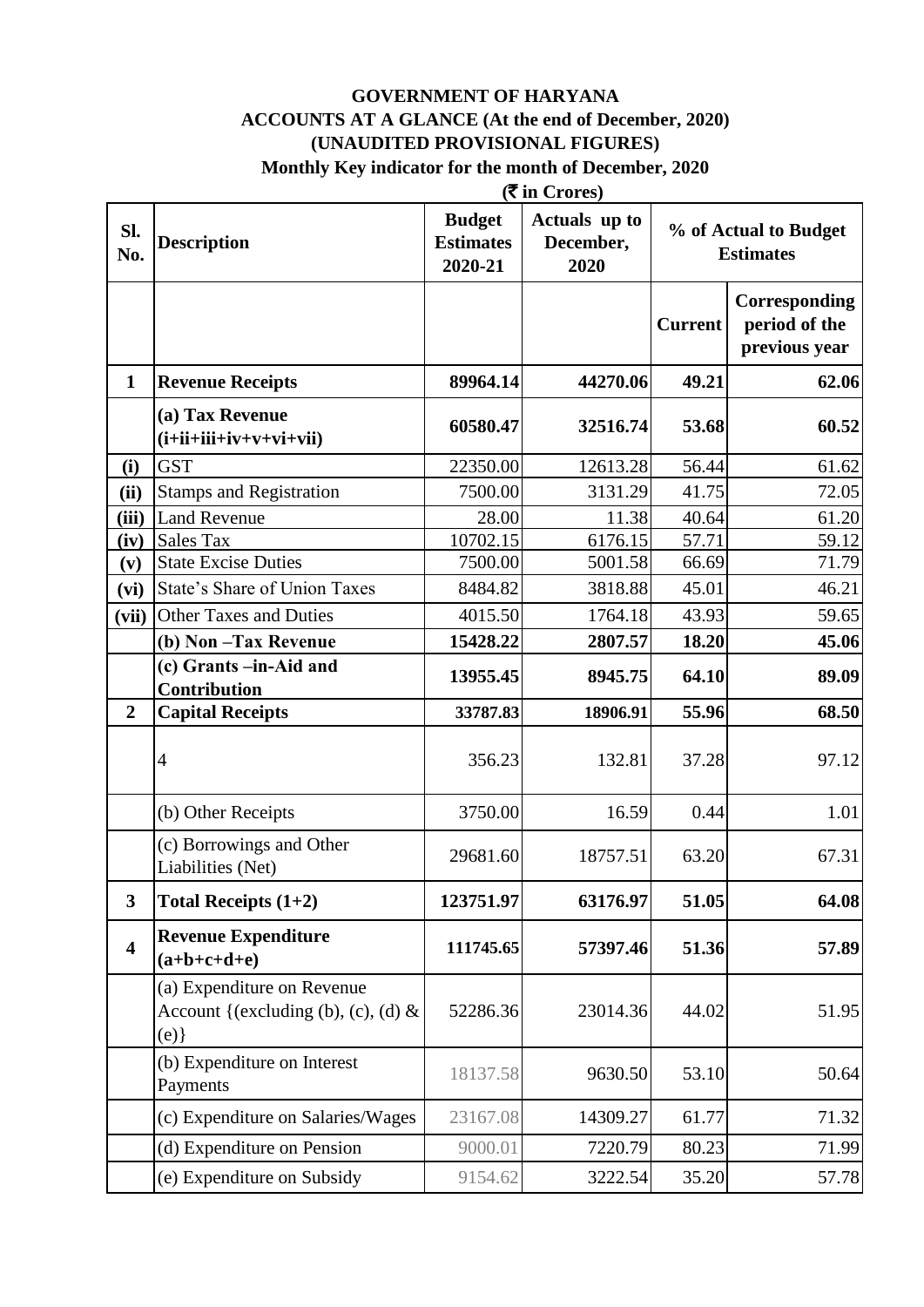| 5              | Capital Expenditure (a+b)                                                                | 14054.32    | 5357.74     | 38.12 | 99.68   |
|----------------|------------------------------------------------------------------------------------------|-------------|-------------|-------|---------|
|                | (a) Expenditure on Capital<br>Account {(excluding (b)}                                   | 13335.00    | 5357.74     | 40.18 | 103.39  |
|                | (b) Expenditure on Salaries/Wages                                                        | 719.32      | 0.00        | 0.00  | $-2.77$ |
| 6              | <b>Sector Wise Expenditure</b>                                                           | 125799.97   | 62755.20    | 49.88 |         |
| (i)            | <b>General Sector</b>                                                                    | 38195.14    | 22978.98    | 60.16 |         |
|                | (a) Revenue                                                                              | 37438.56    | 22777.15    | 60.84 | 57.11   |
|                | (b) Capital                                                                              | 756.58      | 201.83      | 26.68 | 23.05   |
| (ii)           | <b>Social Sector</b>                                                                     | 53944.76    | 26014.87    | 48.23 |         |
|                | (a) Revenue                                                                              | 46911.84    | 24465.70    | 52.15 | 61.81   |
|                | (b) Capital                                                                              | 7032.92     | 1549.17     | 22.03 | 51.16   |
| (iii)          | <b>Economic Sector</b>                                                                   | 33660.07    | 13761.35    | 40.88 |         |
|                | (a) Revenue                                                                              | 27395.25    | 10154.61    | 37.07 | 52.88   |
|                | (b) Capital                                                                              | 6264.82     | 3606.74     | 57.57 | 136.38  |
| (iv)           | <b>Grants-in-aid-Contributions</b>                                                       | 0.00        | 0.00        | 0.00  |         |
| $\overline{7}$ | Total Expenditure $(4+5)$                                                                | 125799.97   | 62755.20    | 49.88 | 64.27   |
| 8              | <b>Loans and Advances Disbursed</b>                                                      | 1212.51     | 421.77      | 34.78 | 50.66   |
| 9              | Revenue Surplus (+)/Deficit (-)<br>$(1 - 4)$                                             | $-21781.51$ | $-13127.40$ | 60.27 | 38.57   |
| 10             | Fiscal /Surplus(+)/Deficit (-)<br>$[(1+2(a)+2(b))] - [(7+8)]$                            | $-32942.11$ | $-18757.51$ | 56.94 | 67.31   |
| 11             | Primary Deficit (-)/Surplus (+)<br>$[\{1+2(a)+2(b)\}]$ –<br>$[ {4(a)+(c)+(d)+(e)}+5+8 ]$ | $-14804.53$ | $-9127.01$  | 61.65 | 87.71   |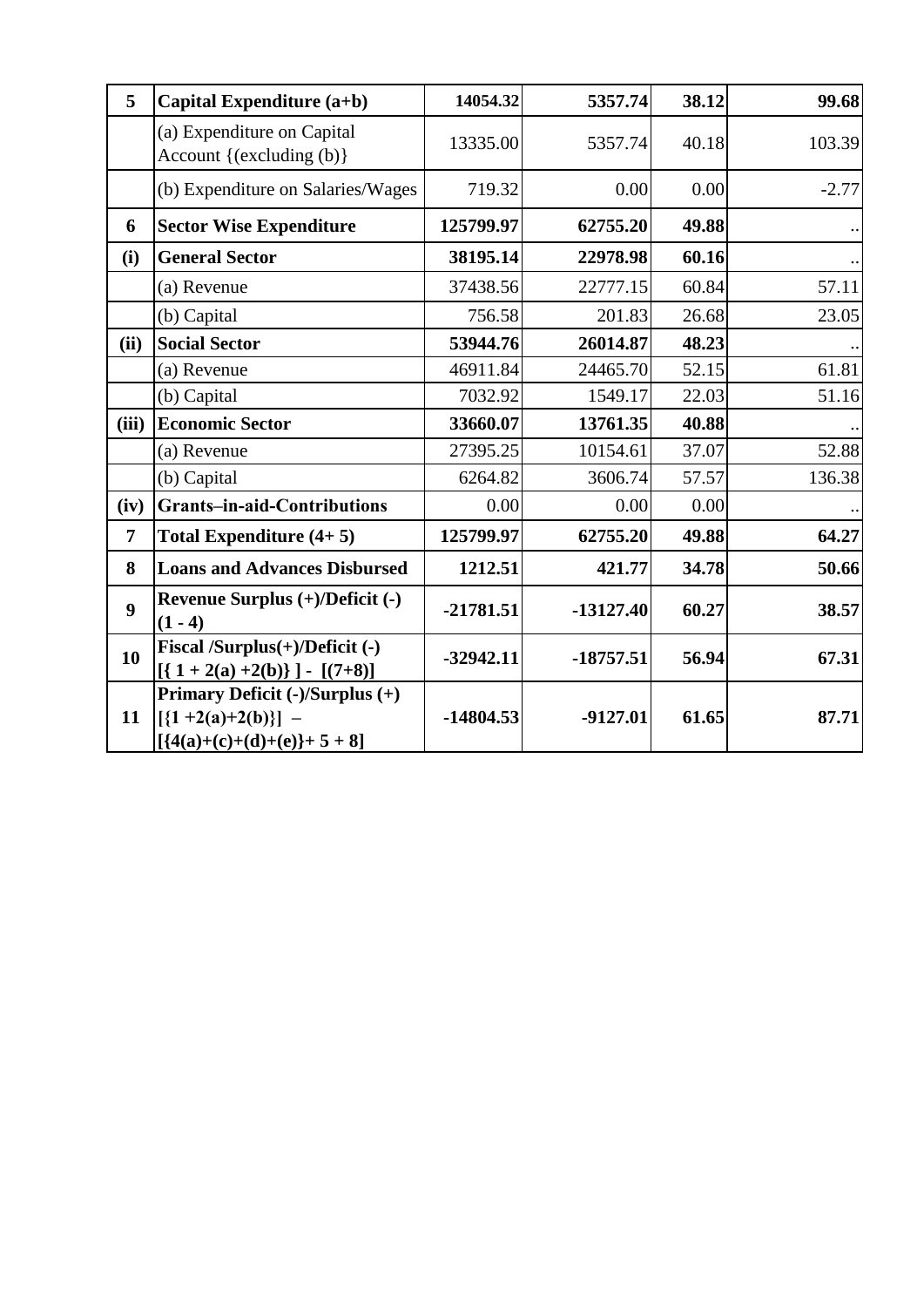(Refer to Item No. 1(a) of Monthly Accounts at a Glance)

|                        |                |                    |                | $\zeta \bar{\tau}$ in Crores) |  |
|------------------------|----------------|--------------------|----------------|-------------------------------|--|
| <b>Months</b>          |                | 2020-21            | 2019-2020      |                               |  |
|                        | <b>Monthly</b> | <b>Progressive</b> | <b>Monthly</b> | <b>Progressive</b>            |  |
| April                  | 1305.40        | 1305.40            | 4590.89        | 4590.89                       |  |
| May                    | 2302.98        | 3608.38            | 2596.73        | 7187.62                       |  |
| June                   | 3398.83        | 7007.21            | 5303.67        | 12491.29                      |  |
| July                   | 3369.30        | 10376.51           | 3835.77        | 16327.06                      |  |
| August                 | 4248.75        | 14625.26           | 4923.12        | 21250.18                      |  |
| September              | 3781.12        | 18406.38           | 3944.11        | 25194.29                      |  |
| October                | 5108.78        | 23515.16           | 3799.90        | 28994.19                      |  |
| November               | 4545.96        | 28061.12           | 4550.57        | 33544.76                      |  |
| December               | 4455.62        | 32516.74           | 4169.68        | 37714.44                      |  |
| January                |                |                    | 4243.85        | 41958.29                      |  |
| February               |                |                    | 3227.30        | 45185.59                      |  |
| March<br>(Preliminary) |                |                    | 4750.89        | 49936.48                      |  |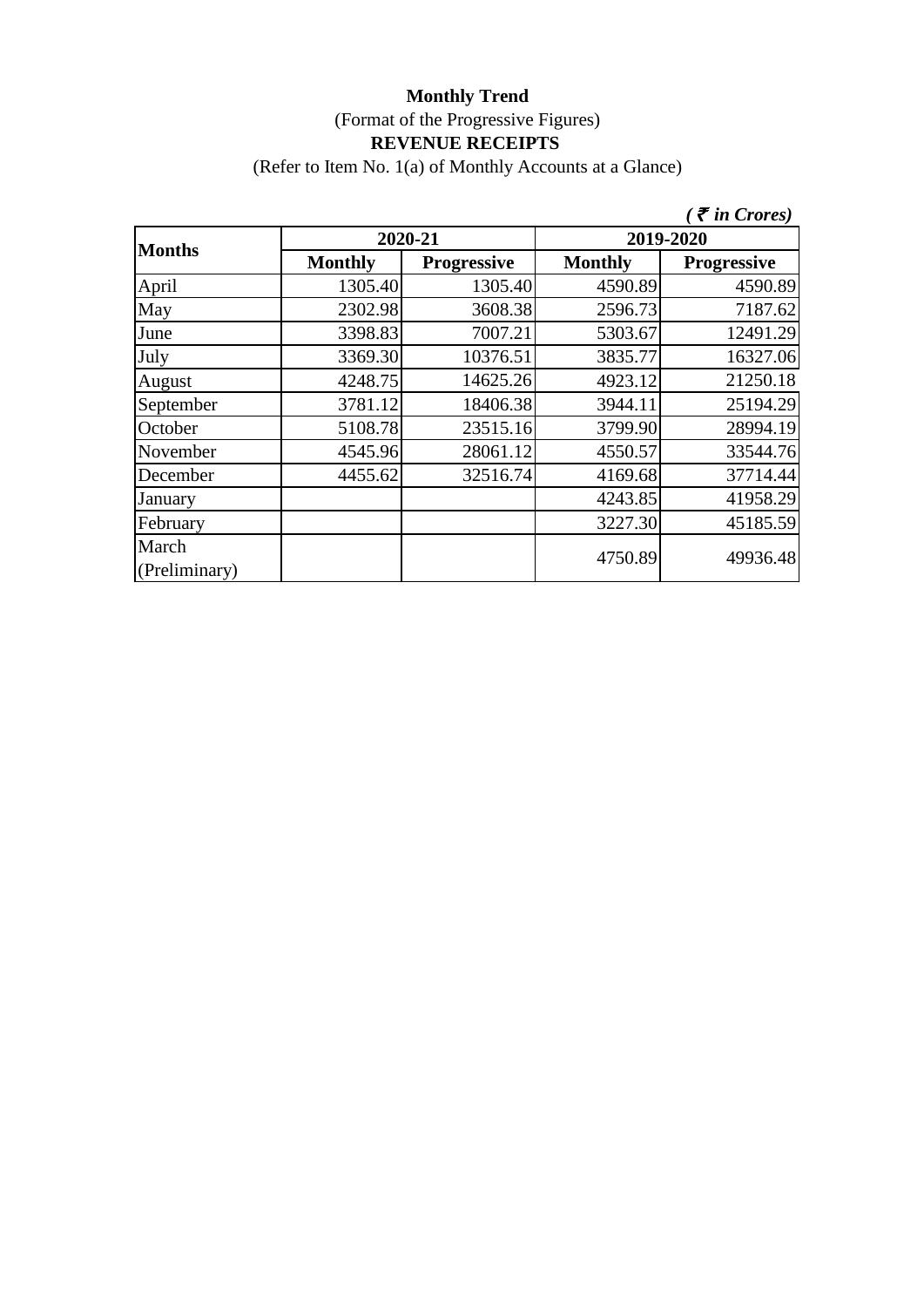(Refer to Item No. 1(b) of Monthly Accounts at a Glance)

|                     |                |                    |                | $\zeta$ $\bar{\zeta}$ in Crores) |
|---------------------|----------------|--------------------|----------------|----------------------------------|
| <b>Months</b>       | 2020-21        |                    | 2019-2020      |                                  |
|                     | <b>Monthly</b> | <b>Progressive</b> | <b>Monthly</b> | <b>Progressive</b>               |
| April               | 79.61          | 79.61              | 566.43         | 566.43                           |
| May                 | 105.17         | 184.78             | 451.45         | 1017.88                          |
| June                | 250.86         | 435.64             | 309.50         | 1327.38                          |
| July                | 261.29         | 696.93             | 558.31         | 1885.69                          |
| August              | 278.57         | 975.50             | 541.00         | 2426.69                          |
| September           | 333.27         | 1308.77            | 510.90         | 2937.59                          |
| October             | 429.96         | 1738.73            | 488.02         | 3425.61                          |
| November            | 348.72         | 2087.45            | 352.78         | 3778.39                          |
| December            | 720.12         | 2807.57            | 738.42         | 4516.81                          |
| January             |                |                    | 424.45         | 4941.26                          |
| February            |                |                    | 411.06         | 5352.32                          |
| March (Preliminary) |                |                    | 626.95         | 5979.27                          |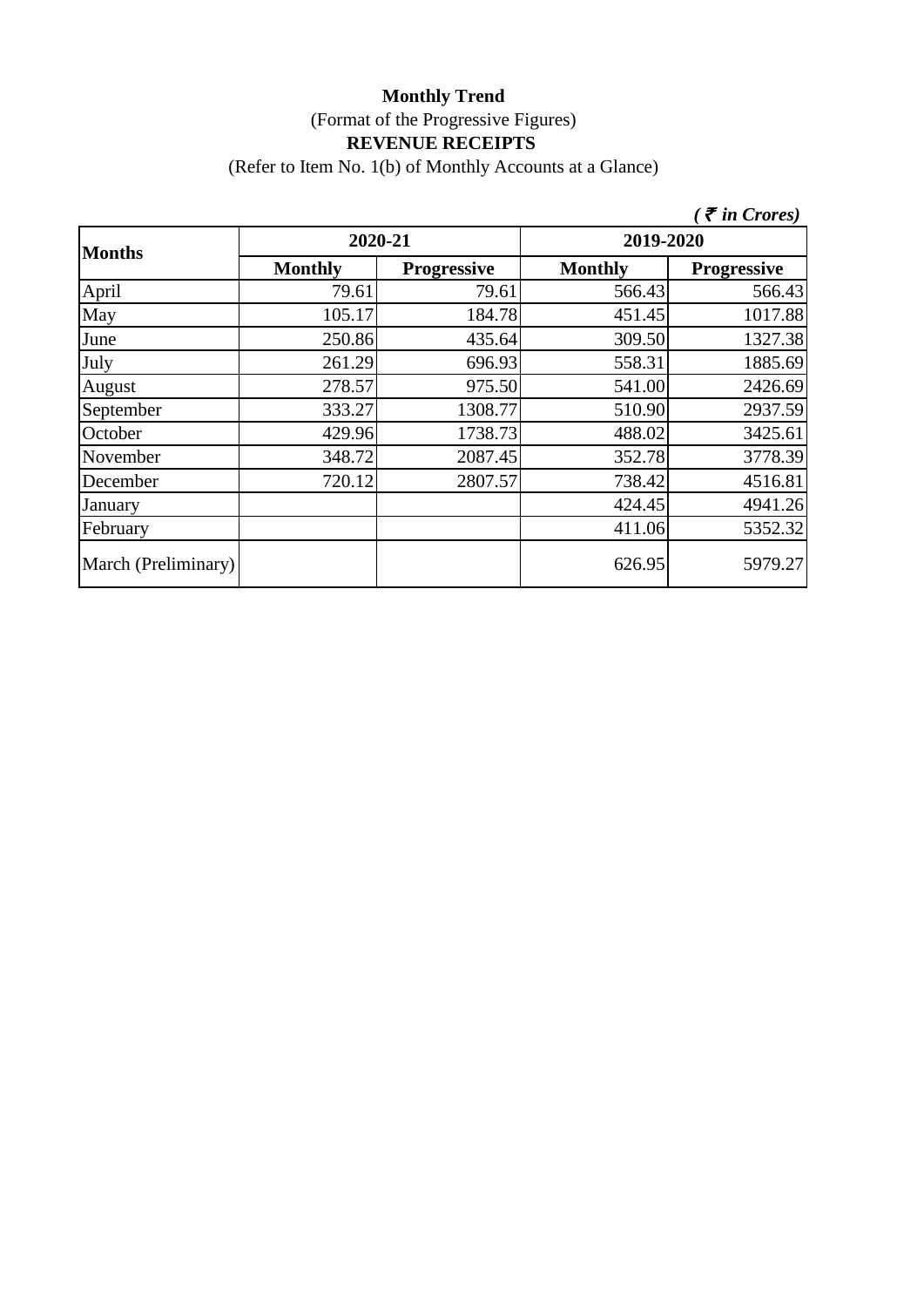(Refer to Item No. 1(c) of Monthly Accounts at a Glance)

|                        |                |                    |                | $\zeta$ $\bar{\zeta}$ in Crores) |  |
|------------------------|----------------|--------------------|----------------|----------------------------------|--|
|                        | 2020-21        |                    | 2019-2020      |                                  |  |
| <b>Months</b>          | <b>Monthly</b> | <b>Progressive</b> | <b>Monthly</b> | <b>Progressive</b>               |  |
| April                  | 470.57         | 470.57             | 38.55          | 38.55                            |  |
| May                    | 387.82         | 858.39             | 1579.84        | 1618.39                          |  |
| June                   | 0.00           | 858.39             | 462.24         | 2080.63                          |  |
| July                   | 3247.08        | 4105.47            | 1927.63        | 4008.26                          |  |
| August                 | 371.87         | 4477.34            | 393.70         | 4401.96                          |  |
| September              | 189.28         | 4666.62            | 160.44         | 4562.40                          |  |
| October                | 1180.23        | 5846.85            | 433.37         | 4995.77                          |  |
| November               | 1986.08        | 7832.93            | 2626.81        | 7622.58                          |  |
| December               | 1112.82        | 8945.75            | 1172.80        | 8795.38                          |  |
| January                |                |                    | 289.95         | 9085.33                          |  |
| February               |                |                    | 941.01         | 10026.34                         |  |
| March<br>(Preliminary) |                |                    | 336.26         | 10362.60                         |  |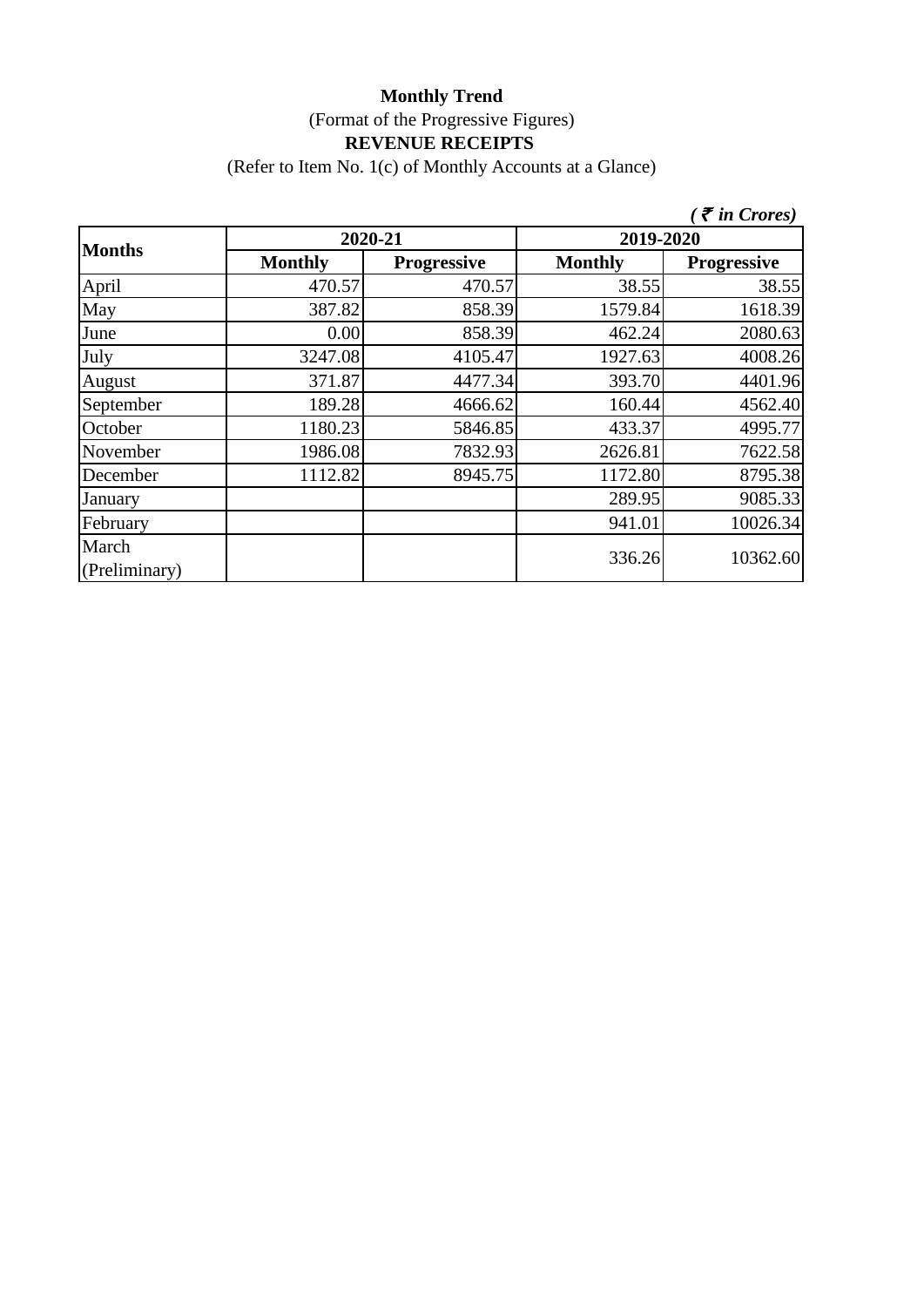# **Monthly Trend** (Format of the Progressive Figures) **CAPITAL RECEIPTS**

(Refer to Item No. 2(a) of Monthly Accounts at a Glance)

|                        |                |                    |                | $\zeta$ $\bar{\zeta}$ in Crores) |
|------------------------|----------------|--------------------|----------------|----------------------------------|
| <b>Months</b>          | 2020-21        |                    | 2019-2020      |                                  |
|                        | <b>Monthly</b> | <b>Progressive</b> | <b>Monthly</b> | <b>Progressive</b>               |
| April                  | 4.33           | 4.33               | 2.39           | 2.39                             |
| May                    | 0.42           | 4.75               | 3.35           | 5.74                             |
| June                   | 3.57           | 8.32               | 4.27           | 10.01                            |
| July                   | 50.91          | 59.23              | 5201.41        | 5211.42                          |
| August                 | 27.80          | 87.03              | 12.88          | 5224.30                          |
| September              | 2.02           | 89.05              | 3.91           | 5228.21                          |
| October                | 5.01           | 94.06              | 12.23          | 5240.44                          |
| November               | 26.32          | 120.38             | 45.21          | 5285.65                          |
| December               | 12.43          | 132.81             | 6.97           | 5292.62                          |
| January                |                |                    | 8.06           | 5300.68                          |
| February               |                |                    | 13.76          | 5314.44                          |
| March<br>(Preliminary) |                |                    | 78.20          | 5392.64                          |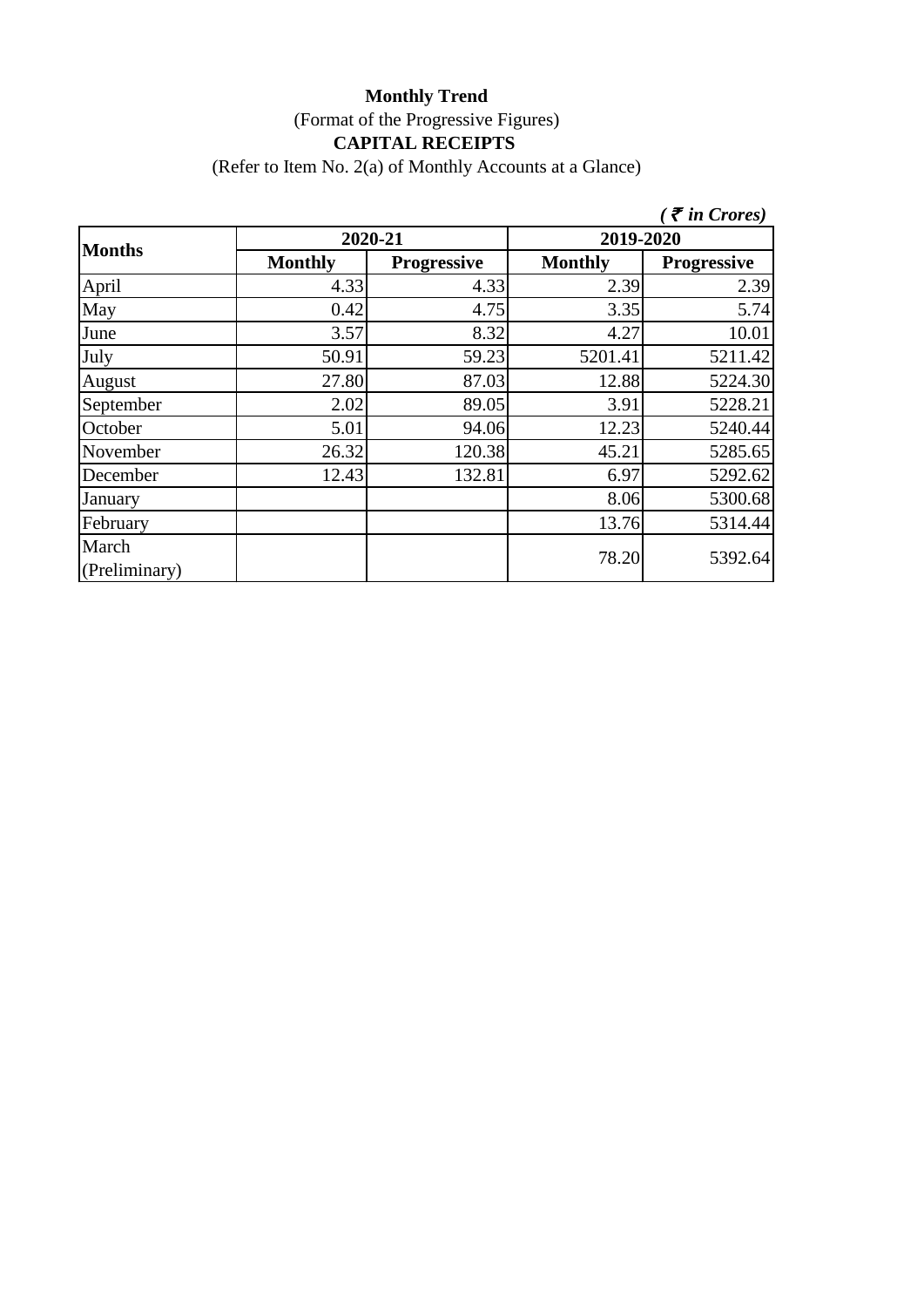# **Monthly Trend** (Format of the Progressive Figures) **CAPITAL RECEIPTS**

(Refer to Item No. 2(b) of Monthly Accounts at a Glance)

|                     |                |                    |                | $\zeta$ $\bar{\zeta}$ in Crores) |  |
|---------------------|----------------|--------------------|----------------|----------------------------------|--|
| <b>Months</b>       | 2020-21        |                    | 2019-2020      |                                  |  |
|                     | <b>Monthly</b> | <b>Progressive</b> | <b>Monthly</b> | <b>Progressive</b>               |  |
| April               | 0.05           | 0.05               | 2.28           | 2.28                             |  |
| May                 | 0.22           | 0.27               | 2.03           | 4.31                             |  |
| June                | 0.32           | 0.59               | 1.75           | 6.06                             |  |
| July                | 0.96           | 1.55               | 1.85           | 7.91                             |  |
| August              | 5.68           | 7.23               | 1.42           | 9.33                             |  |
| September           | 4.07           | 11.30              | 0.41           | 9.74                             |  |
| October             | 0.95           | 12.25              | 2.65           | 12.39                            |  |
| November            | 1.67           | 13.92              | 0.87           | 13.26                            |  |
| December            | 2.67           | 16.59              | 4.71           | 17.97                            |  |
| January             |                |                    | 5.57           | 23.54                            |  |
| February            |                |                    | 17.52          | 41.06                            |  |
| March (Preliminary) |                |                    | 12.95          | 54.01                            |  |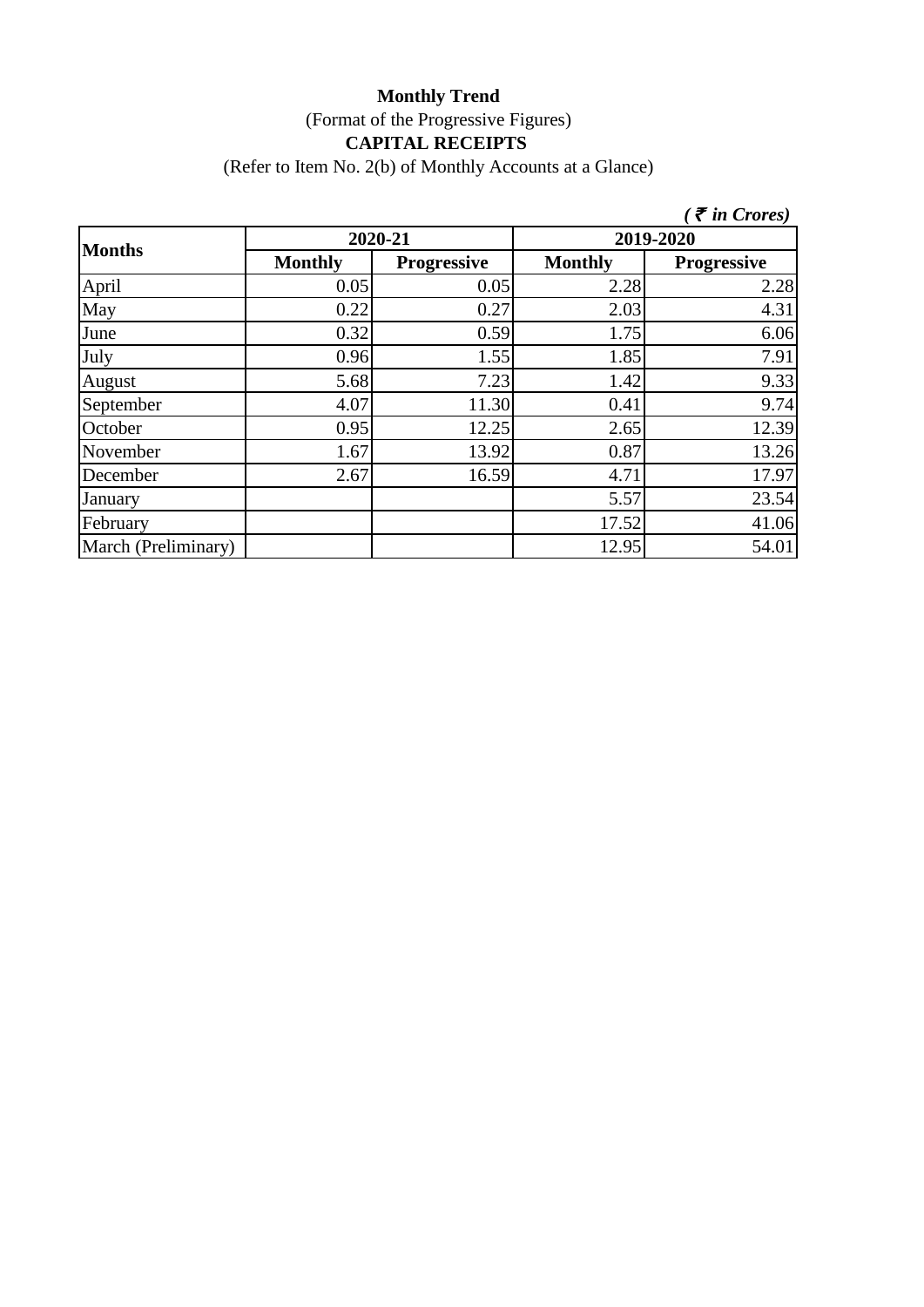# **Monthly Trend** (Format of the Progressive Figures) **CAPITAL RECEIPTS**

(Refer to Item No. 2(c) of Monthly Accounts at a Glance)

|                        |                |                    |                | $\zeta$ $\bar{\zeta}$ in Crores) |  |
|------------------------|----------------|--------------------|----------------|----------------------------------|--|
| <b>Months</b>          | 2020-21        |                    | 2019-2020      |                                  |  |
|                        | <b>Monthly</b> | <b>Progressive</b> | <b>Monthly</b> | <b>Progressive</b>               |  |
| April                  | 1949.09        | 1949.09            | 210.57         | 210.57                           |  |
| May                    | 4596.69        | 6545.78            | 5416.44        | 5627.01                          |  |
| June                   | 5439.25        | 11985.03           | 511.76         | 6138.77                          |  |
| July                   | $-1372.04$     | 10612.99           | 1245.02        | 7383.79                          |  |
| August                 | 1462.07        | 12075.06           | 2583.01        | 9966.80                          |  |
| September              | $-299.57$      | 11775.49           | 1128.57        | 11095.37                         |  |
| October                | 6892.62        | 18668.11           | 10458.18       | 21553.55                         |  |
| November               | 1057.38        | 19725.49           | 1207.95        | 22761.50                         |  |
| December               | $-967.98$      | 18757.51           | $-2422.98$     | 20338.52                         |  |
| January                |                |                    | 2340.17        | 22678.69                         |  |
| February               |                |                    | 1808.01        | 24486.70                         |  |
| March<br>(Preliminary) |                |                    | 4919.82        | 29406.52                         |  |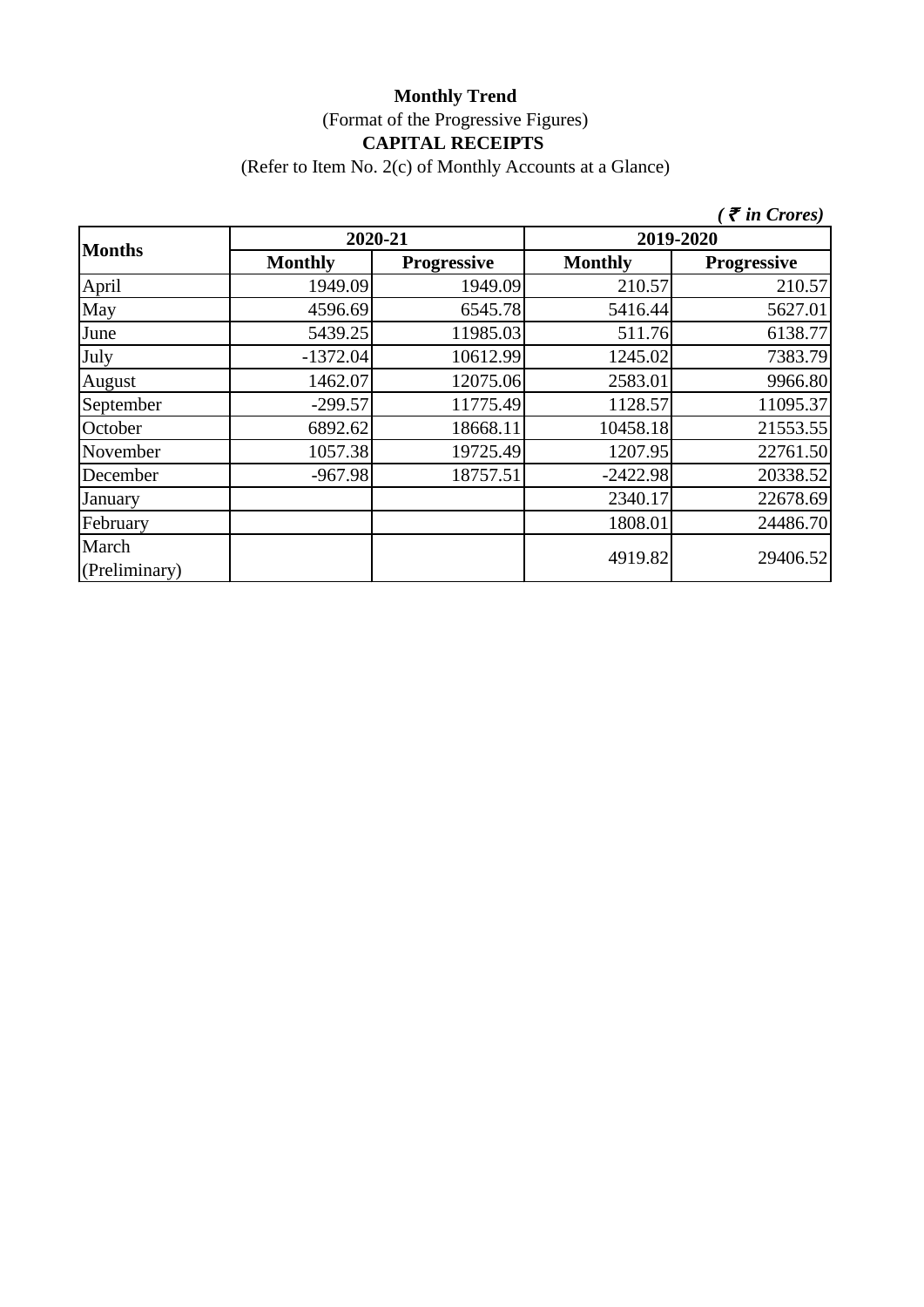(Refer to Item No. 4(a) of Monthly Accounts at a Glance)

|                     |                |                    |                | $\zeta$ <i>( <math>\bar{\zeta}</math> in Crores)</i> |
|---------------------|----------------|--------------------|----------------|------------------------------------------------------|
|                     | 2020-21        |                    |                | 2019-2020                                            |
| <b>Months</b>       | <b>Monthly</b> | <b>Progressive</b> | <b>Monthly</b> | <b>Progressive</b>                                   |
| April               | 1845.94        | 1845.94            | 1269.69        | 1269.69                                              |
| May                 | 1851.60        | 3697.54            | 2455.32        | 3725.01                                              |
| June                | 3315.21        | 7012.75            | 1998.95        | 5723.96                                              |
| July                | 2784.30        | 9797.05            | 3318.61        | 9042.57                                              |
| August              | 2198.37        | 11995.42           | 2812.38        | 11854.95                                             |
| September           | 2058.04        | 14053.46           | 3596.60        | 15451.55                                             |
| October             | 3657.73        | 17711.19           | 2893.19        | 18344.74                                             |
| November            | 2860.80        | 20571.99           | 2790.68        | 21135.42                                             |
| December            | 2442.37        | 23014.36           | 2531.57        | 23666.99                                             |
| January             |                |                    | 2457.36        | 26124.35                                             |
| February            |                |                    | 2927.04        | 29051.39                                             |
| March (Preliminary) |                |                    | 3990.14        | 33041.53                                             |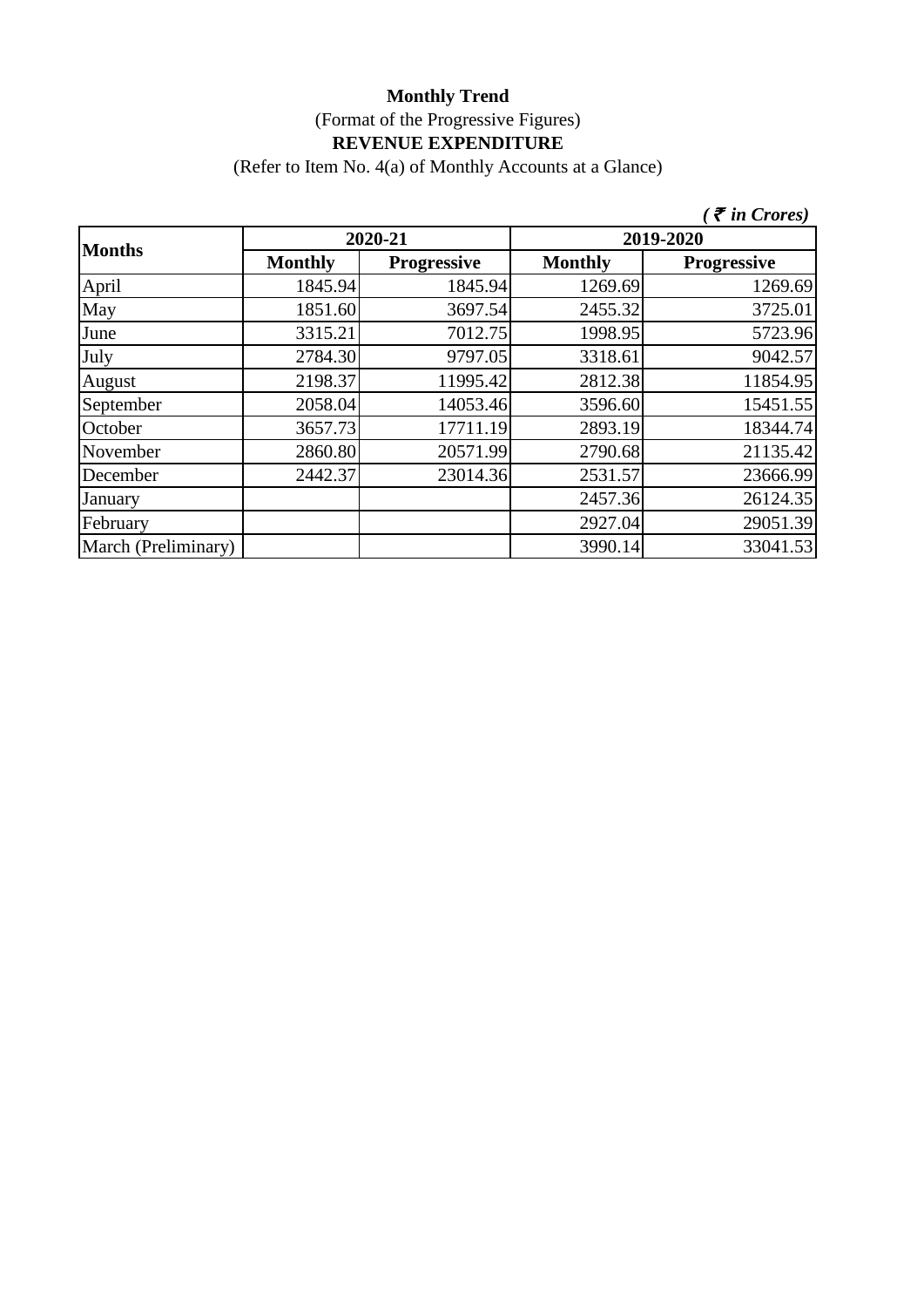(Refer to Item No. 4(b) of Monthly Accounts at a Glance)

|                     |                |                    |                | $\zeta$ $\bar{\zeta}$ in Crores) |  |
|---------------------|----------------|--------------------|----------------|----------------------------------|--|
| <b>Months</b>       |                | 2020-21            | 2019-2020      |                                  |  |
|                     | <b>Monthly</b> | <b>Progressive</b> | <b>Monthly</b> | <b>Progressive</b>               |  |
| April               | 14.38          | 14.38              | 20.37          | 20.37                            |  |
| May                 | 111.92         | 126.30             | 35.68          | 56.05                            |  |
| June                | 2744.00        | 2870.30            | 2478.27        | 2534.32                          |  |
| July                | 128.32         | 2998.62            | 890.00         | 3424.32                          |  |
| August              | 2334.35        | 5332.97            | 1281.89        | 4706.21                          |  |
| September           | 87.62          | 5420.59            | 24.37          | 4730.58                          |  |
| October             | 3326.65        | 8747.24            | 2795.86        | 7526.44                          |  |
| November            | 720.23         | 9467.47            | 886.30         | 8412.74                          |  |
| December            | 163.03         | 9630.50            | 10.70          | 8423.44                          |  |
| January             |                |                    | 2152.74        | 10576.18                         |  |
| February            |                |                    | 1416.12        | 11992.30                         |  |
| March (Preliminary) |                |                    | 2382.81        | 14375.11                         |  |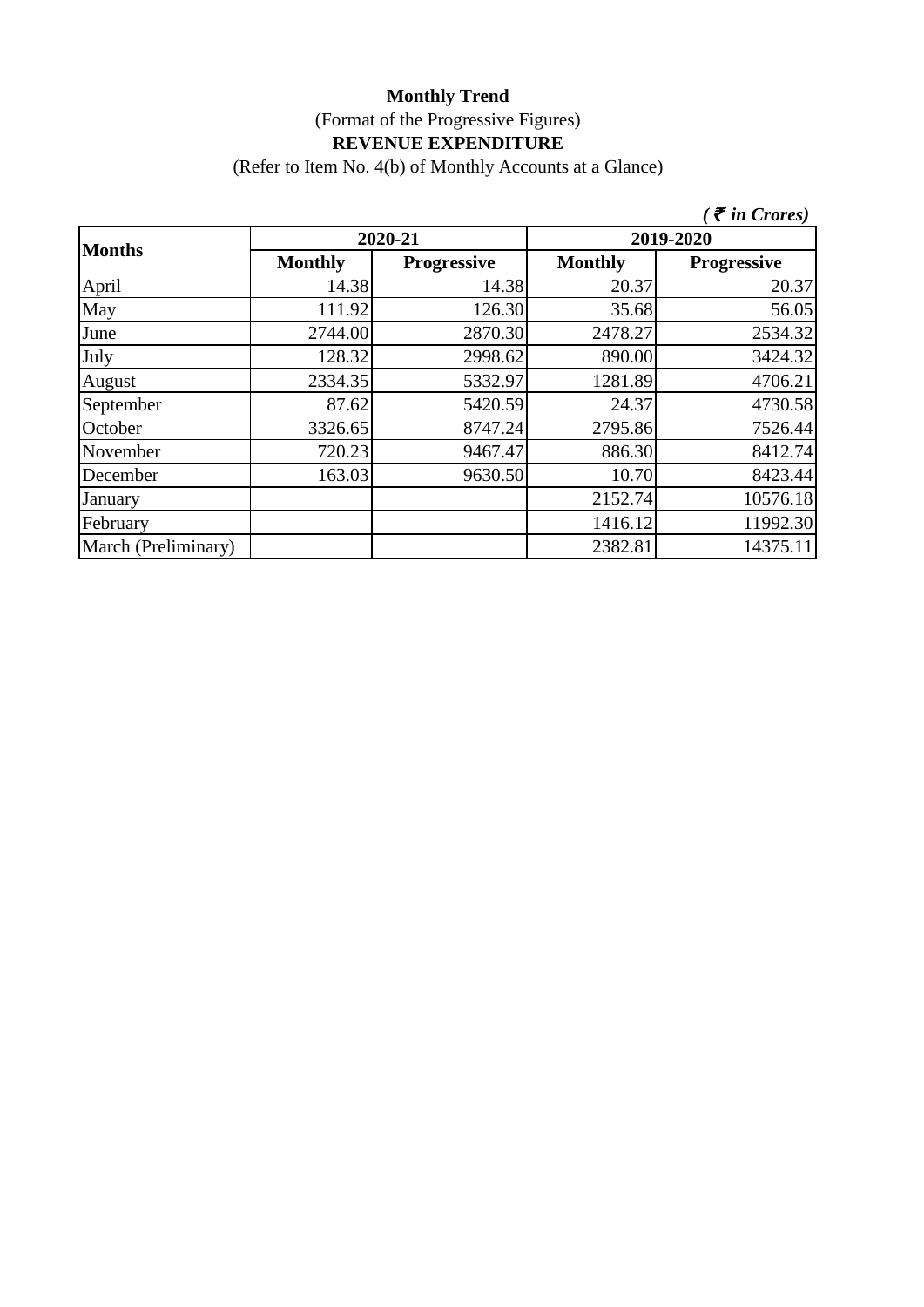(Refer to Item No. 4(c) of Monthly Accounts at a Glance)

|                     |                |                    |                | $\zeta$ $\bar{\zeta}$ in Crores) |  |
|---------------------|----------------|--------------------|----------------|----------------------------------|--|
| <b>Months</b>       | 2020-21        |                    | 2019-2020      |                                  |  |
|                     | <b>Monthly</b> | <b>Progressive</b> | <b>Monthly</b> | <b>Progressive</b>               |  |
| April               | 1666.73        | 1666.73            | 1601.47        | 1601.47                          |  |
| May                 | 1582.91        | 3249.64            | 2350.55        | 3952.02                          |  |
| June                | 1549.33        | 4798.97            | 676.17         | 4628.19                          |  |
| July                | 1575.94        | 6374.91            | 1537.54        | 6165.73                          |  |
| August              | 1557.25        | 7932.16            | 2392.28        | 8558.01                          |  |
| September           | 1560.50        | 9492.66            | 726.53         | 9284.54                          |  |
| October             | 1675.63        | 11168.29           | 2543.55        | 11828.09                         |  |
| November            | 1619.90        | 12788.19           | 1618.47        | 13446.56                         |  |
| December            | 1521.08        | 14309.27           | 631.64         | 14078.20                         |  |
| January             |                |                    | 1580.16        | 15658.36                         |  |
| February            |                |                    | 1957.32        | 17615.68                         |  |
| March (Preliminary) |                |                    | 1387.60        | 19003.28                         |  |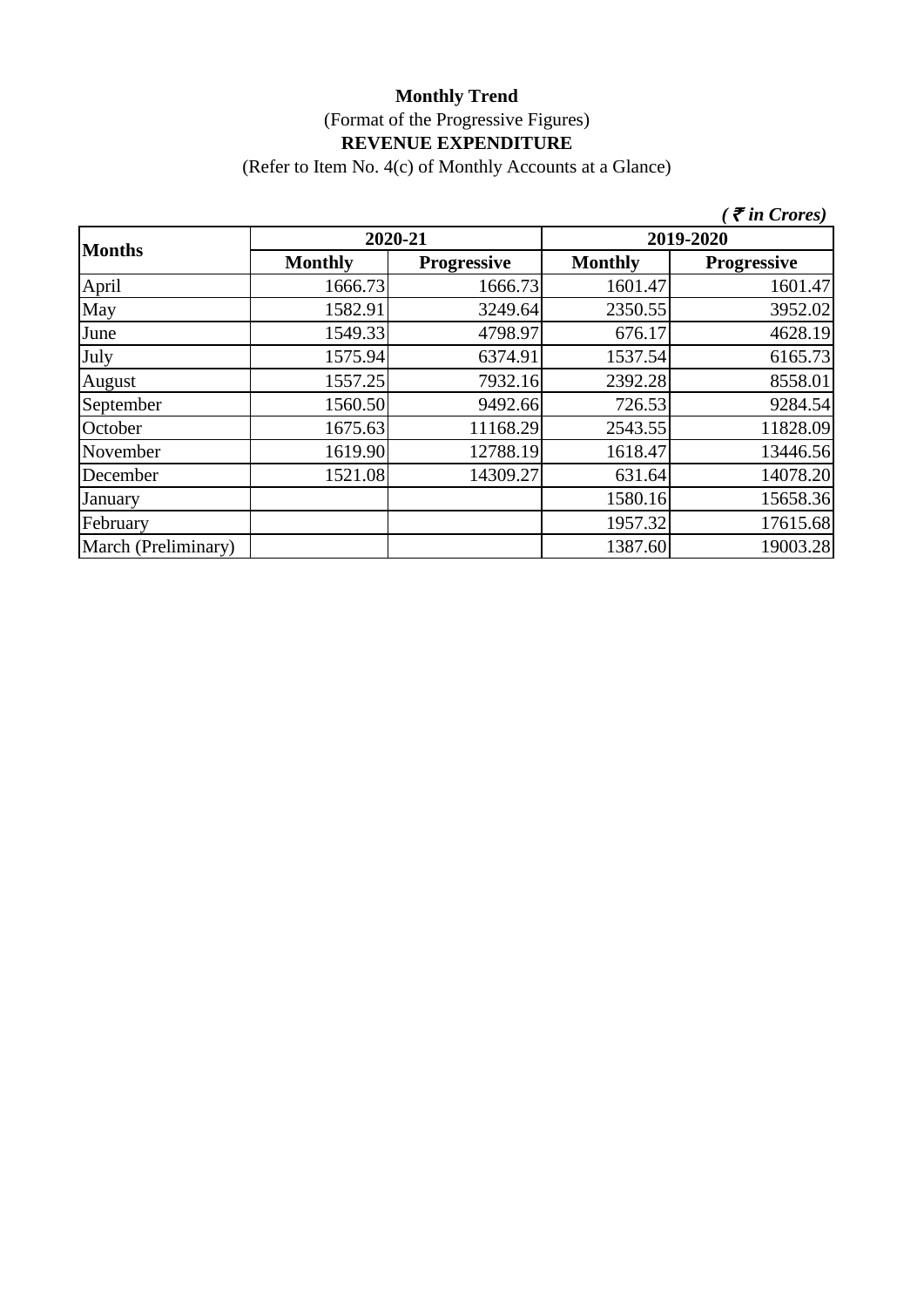(Refer to Item No. 4(d) of Monthly Accounts at a Glance)

|                     |                |                    |                | $\zeta$ $\bar{\zeta}$ in Crores) |  |
|---------------------|----------------|--------------------|----------------|----------------------------------|--|
| <b>Months</b>       | 2020-21        |                    | 2019-2020      |                                  |  |
|                     | <b>Monthly</b> | <b>Progressive</b> | <b>Monthly</b> | <b>Progressive</b>               |  |
| April               | 493.18         | 493.18             | 586.90         | 586.90                           |  |
| May                 | 828.43         | 1321.61            | 1078.49        | 1665.39                          |  |
| June                | 828.36         | 2149.97            | 572.37         | 2237.76                          |  |
| July                | 1004.90        | 3154.87            | 746.56         | 2984.32                          |  |
| August              | 797.15         | 3952.02            | 886.89         | 3871.21                          |  |
| September           | 848.85         | 4800.87            | 480.23         | 4351.44                          |  |
| October             | 841.64         | 5642.51            | 952.43         | 5303.87                          |  |
| November            | 768.56         | 6411.07            | 639.27         | 5943.14                          |  |
| December            | 809.72         | 7220.79            | 536.40         | 6479.54                          |  |
| January             |                |                    | 808.30         | 7287.84                          |  |
| February            |                |                    | 806.52         | 8094.36                          |  |
| March (Preliminary) |                |                    | 738.58         | 8832.94                          |  |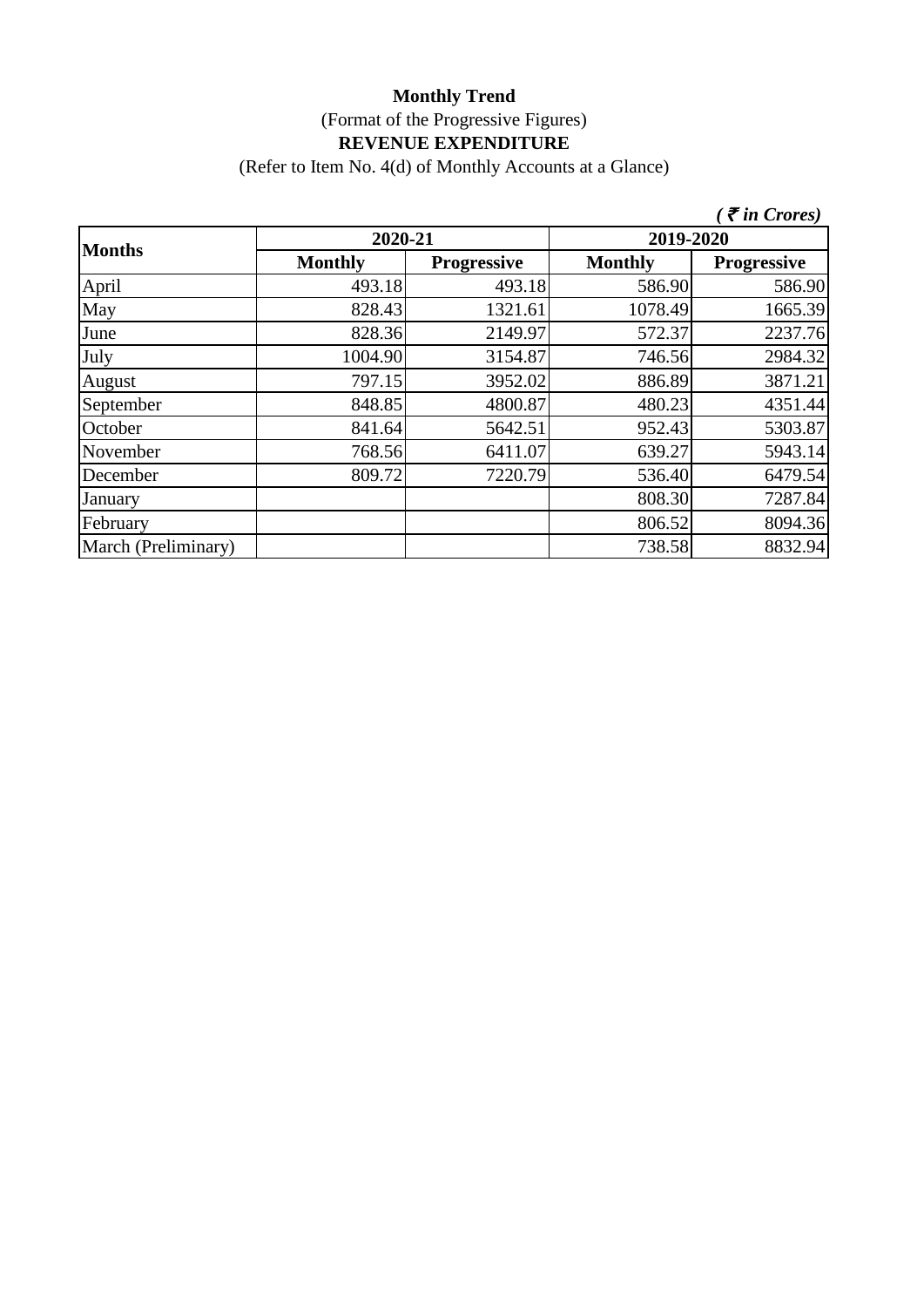(Refer to Item No. 4(e) of Monthly Accounts at a Glance)

|                     |                |                    |                | $\zeta$ <i>(† in Crores)</i> |
|---------------------|----------------|--------------------|----------------|------------------------------|
| <b>Months</b>       | 2020-21        |                    | 2019-2020      |                              |
|                     | <b>Monthly</b> | <b>Progressive</b> | <b>Monthly</b> | <b>Progressive</b>           |
| April               | 0.00           | 0.00               | 43.72          | 43.72                        |
| May                 | 20.12          | 20.12              | 606.88         | 650.60                       |
| June                | 559.52         | 579.64             | 675.30         | 1325.90                      |
| July                | 711.52         | 1291.16            | 623.06         | 1948.96                      |
| August              | 12.00          | 1303.16            | 779.21         | 2728.17                      |
| September           | 103.57         | 1406.73            | 617.88         | 3346.05                      |
| October             | 741.86         | 2148.59            | 633.41         | 3979.46                      |
| November            | 9.12           | 2157.71            | 655.32         | 4634.78                      |
| December            | 1064.83        | 3222.54            | 591.98         | 5226.76                      |
| January             |                |                    | 713.83         | 5940.59                      |
| February            |                |                    | 51.07          | 5991.66                      |
| March (Preliminary) |                |                    | 2111.84        | 8103.50                      |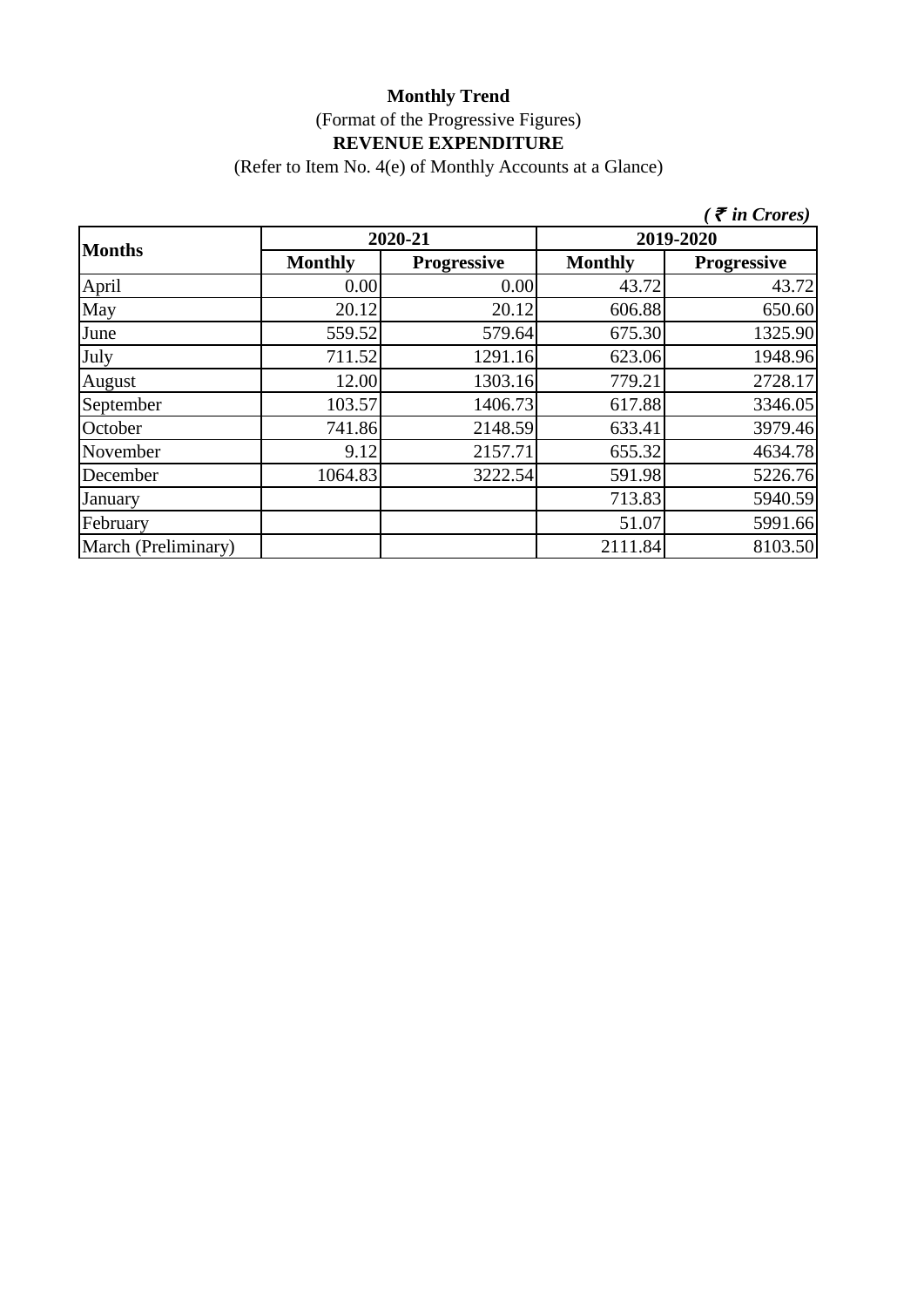# **Monthly Trend** (Format of the Progressive Figures) **CAPITAL EXPENDITURE**

(Refer to Item No. 5(a) of Monthly Accounts at a Glance)

|                     |                |                    |                | $\zeta$ $\bar{\zeta}$ in Crores) |
|---------------------|----------------|--------------------|----------------|----------------------------------|
| <b>Months</b>       | 2020-21        |                    | 2019-2020      |                                  |
|                     | <b>Monthly</b> | <b>Progressive</b> | <b>Monthly</b> | <b>Progressive</b>               |
| April               | $-211.64$      | $-211.64$          | 1888.96        | 1888.96                          |
| May                 | 2999.06        | 2787.42            | 3078.96        | 4967.92                          |
| June                | 1315.88        | 4103.30            | 153.58         | 5121.50                          |
| July                | $-897.05$      | 3206.25            | 5584.54        | 10706.04                         |
| August              | $-504.93$      | 2701.32            | 187.98         | 10894.02                         |
| September           | $-649.80$      | 2051.52            | 240.58         | 11134.60                         |
| October             | 3345.51        | 5397.03            | 5328.76        | 16463.36                         |
| November            | 633.73         | 6030.76            | 2136.35        | 18599.71                         |
| December            | $-673.02$      | 5357.74            | $-633.63$      | 17966.08                         |
| January             |                |                    | $-658.89$      | 17307.19                         |
| February            |                |                    | $-778.71$      | 16528.48                         |
| March (Preliminary) |                |                    | $-62.57$       | 16465.91                         |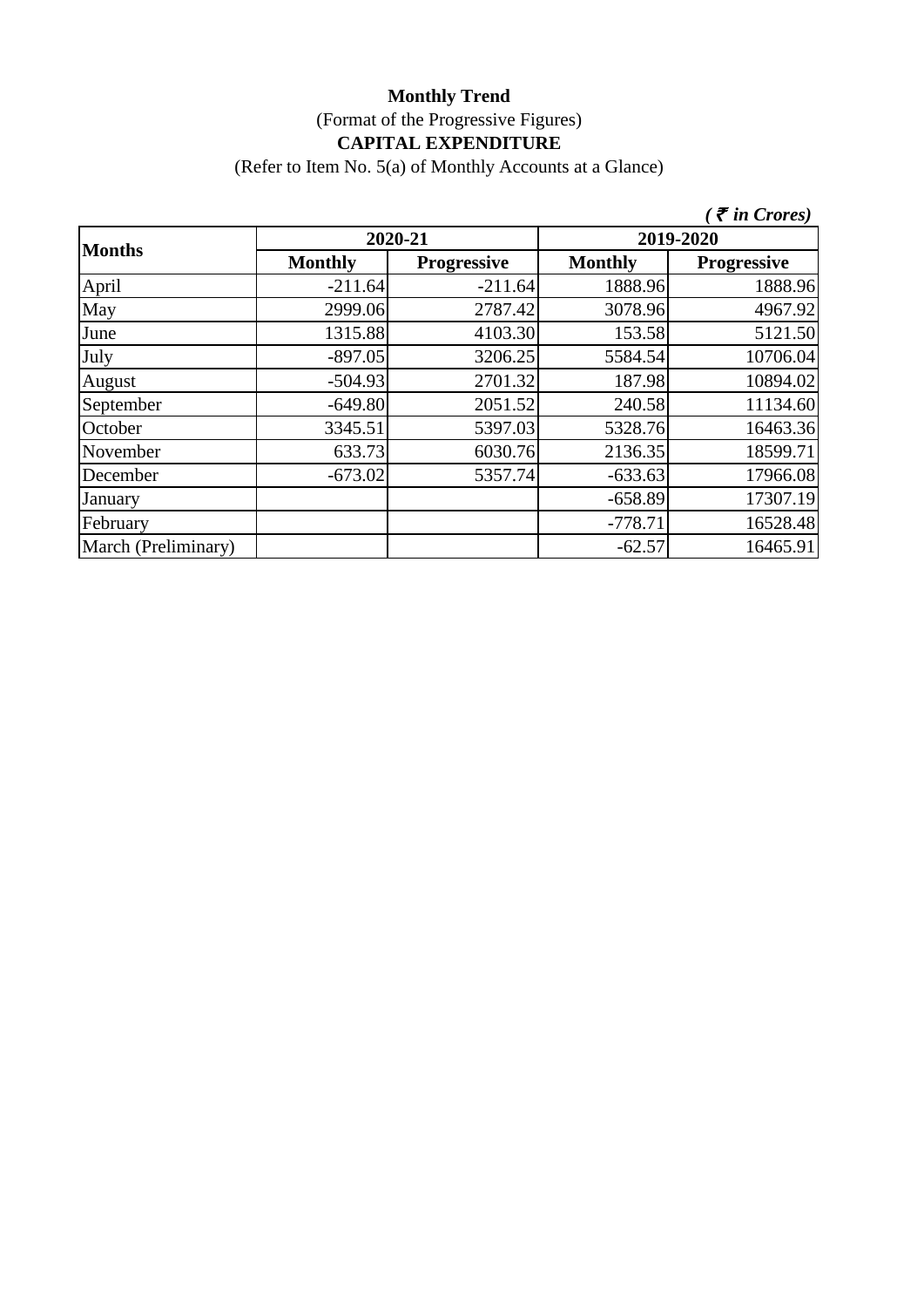# **Monthly Trend** (Format of the Progressive Figures) **CAPITAL EXPENDITURE**

(Refer to Item No. 5(b) of Monthly Accounts at a Glance)

|                     |                |                    |                | $\zeta$ $\bar{\zeta}$ in Crores) |
|---------------------|----------------|--------------------|----------------|----------------------------------|
| <b>Months</b>       | 2020-21        |                    | 2019-2020      |                                  |
|                     | <b>Monthly</b> | <b>Progressive</b> | <b>Monthly</b> | <b>Progressive</b>               |
| April               | 0.00           | 0.00               |                | $\overline{0}$                   |
| May                 | $-1.26$        | $-1.26$            | $-14.38$       | $-14.38$                         |
| June                | $-1170.18$     | $-1171.44$         |                | $-14.38$                         |
| July                | 0.00           | $-1171.44$         | $-3.05$        | $-17.43$                         |
| August              | 0.00           | $-1171.44$         | 0.00           | $-17.43$                         |
| September           | 0.00           | $-1171.44$         | 0.00           | $-17.43$                         |
| October             | 0.00           | $-1171.44$         | 0.00           | $-17.43$                         |
| November            | 1171.44        |                    | 0.00           | $-17.43$                         |
| December            | 0.00           |                    | 0.00           | $-17.43$                         |
| January             |                |                    | 17.43          | 0.00                             |
| February            |                |                    | 0.00           | 0.00                             |
| March (Preliminary) |                |                    | 0.00           | 0.00                             |